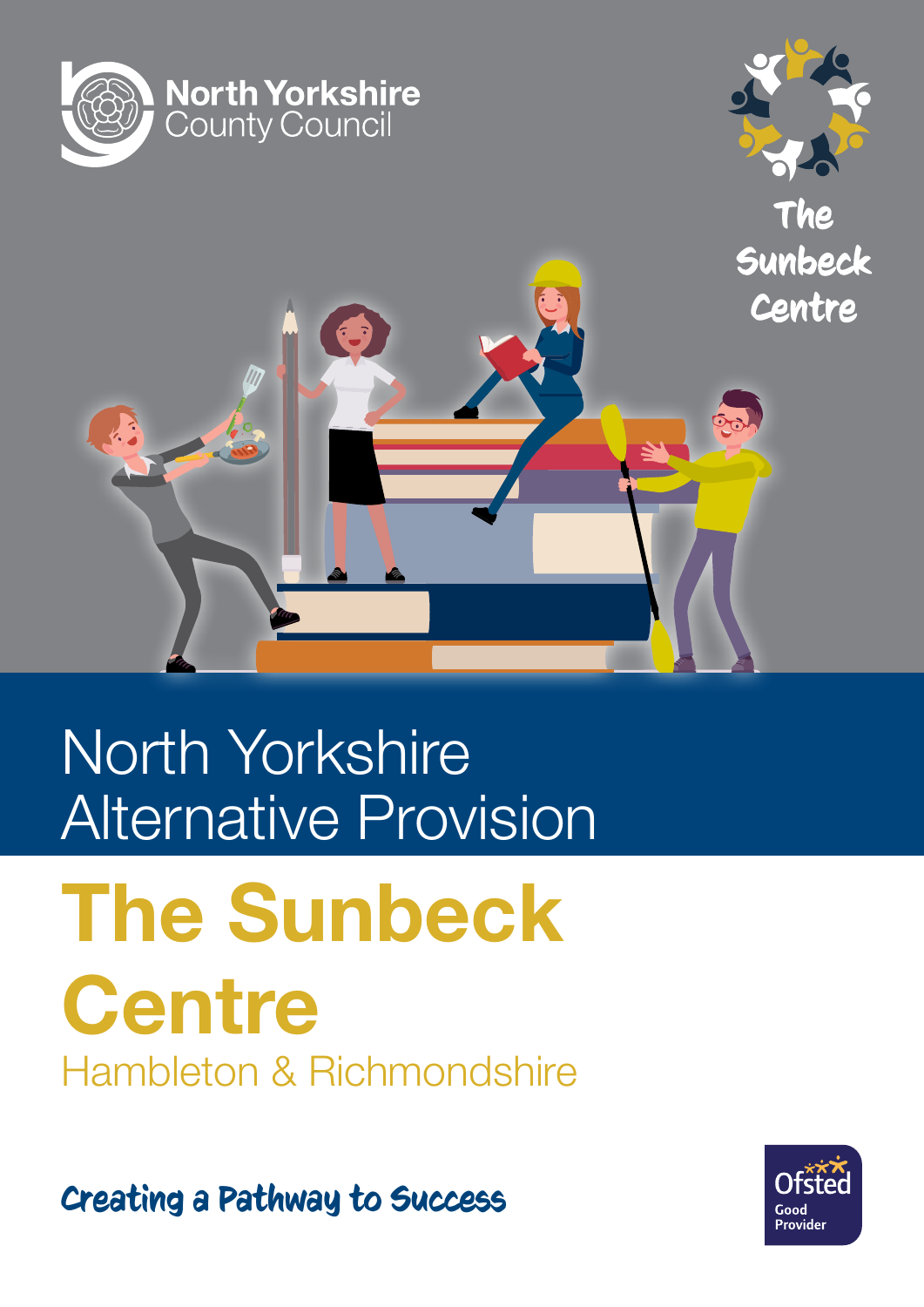## **Welcome**

Thank you for your interest in North Yorkshire Alternative Provision (NYAP) at The Sunbeck Centre. Our mission is to find even better ways of supporting, motivating and inspiring students to be as successful as possible in the future by working alongside and in partnership with local mainstream schools.

Our job is to help students who for whatever reason cannot access mainstream settings, to get back on track. This may be by completing a bespoke educational programme within or via one of our Alternative Provisions or by short term support resulting in reintegration back into a mainstream. Our hope is that they emerge prepared and enabled to make a positive contribution whatever the next stage is for them.

The education and care provided to the students who come to us is excellent and will set the students on the right track for the rest of their lives. This is something that we as an authority care deeply about.

It's all about making a real difference for them, so our actions are ambitious – we want to provide the right education and support at the right time.

#### Stuart Carlton

Corporate Director, Children & Young People's Service

#### Jane le Sage

Assistant Director – Inclusion

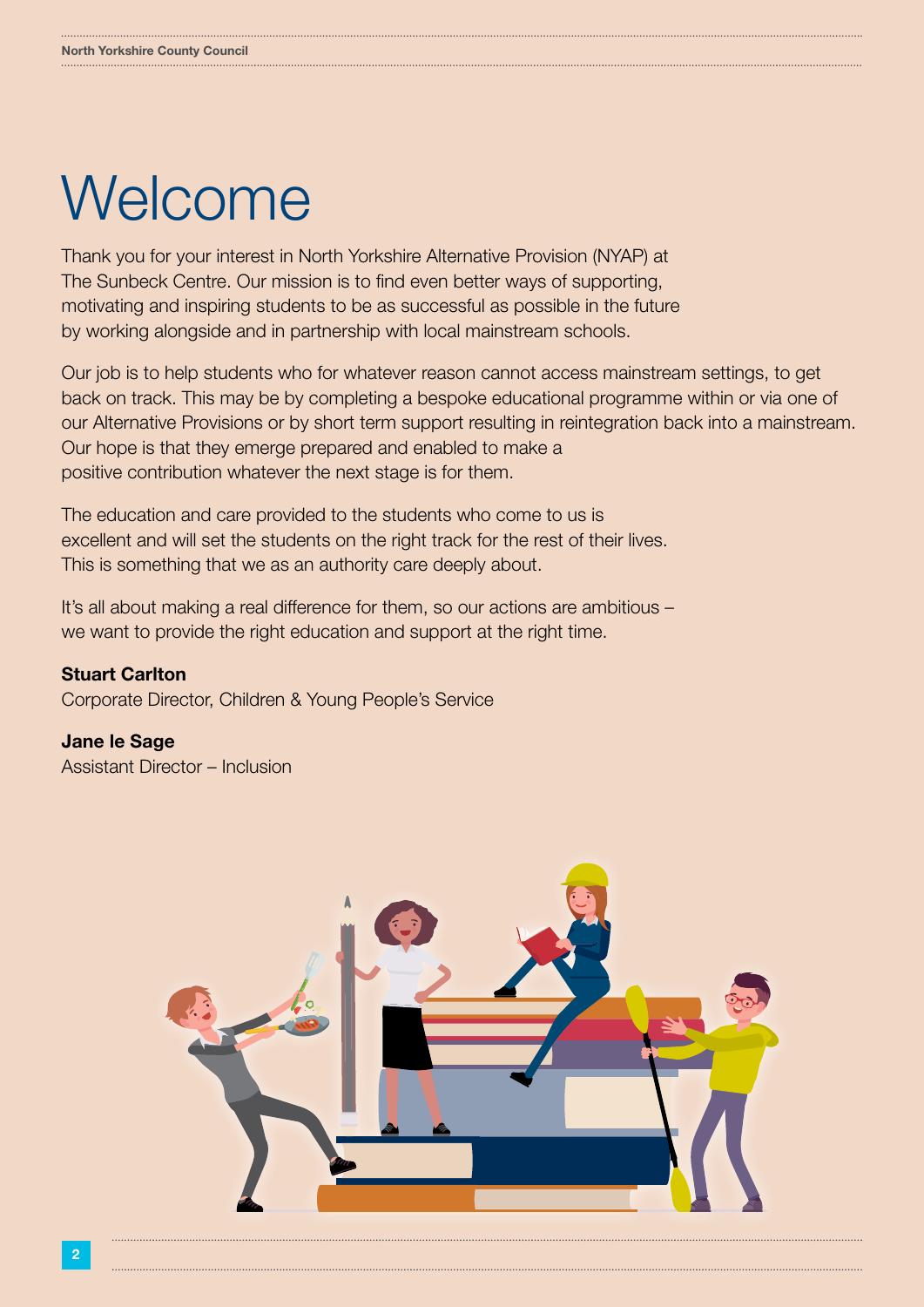## Welcome to The Sunbeck Centre

At The Sunbeck Centre we are committed to making a real difference to the students in our care who come from the nine schools in our locality area.

Our team are passionate about working with students for whom the journey through school has proved challenging. We pride ourselves on being approachable, welcoming and honest with the students and families that we work with; having a shared goal of improving the educational experience for all involved.

The commitment to work with all of our local schools to reduce exclusions means that we offer flexible and bespoke packages that are designed around the needs of the student. We also want to ensure that students experiencing difficulties in the classroom receive the right help. To do this we support schools in gathering information about the student and their learning experience to inform statutory assessment, plan for approaches to be used during reintegration and working with multi agencies to best support the families too.

At The Sunbeck Centre we use both the Thrive and Pivotal Approaches to help our students in a holistic way, to build positive relationships and a skills set that will support them well beyond the school gates and into the future. The staff here are experienced professionals who understand the huge impact of exclusion for a young person and their families. This is why we work hard with our partners, to improve the life chances of the students we work with.

Parents' written responses to Ofsted were highly positive about the quality of education and the progress made by their children. 'Every aspect is well planned and managed and the support is second to none.' 'S/he has come on in leaps and bounds.'

#### Alison Keane Head Teacher

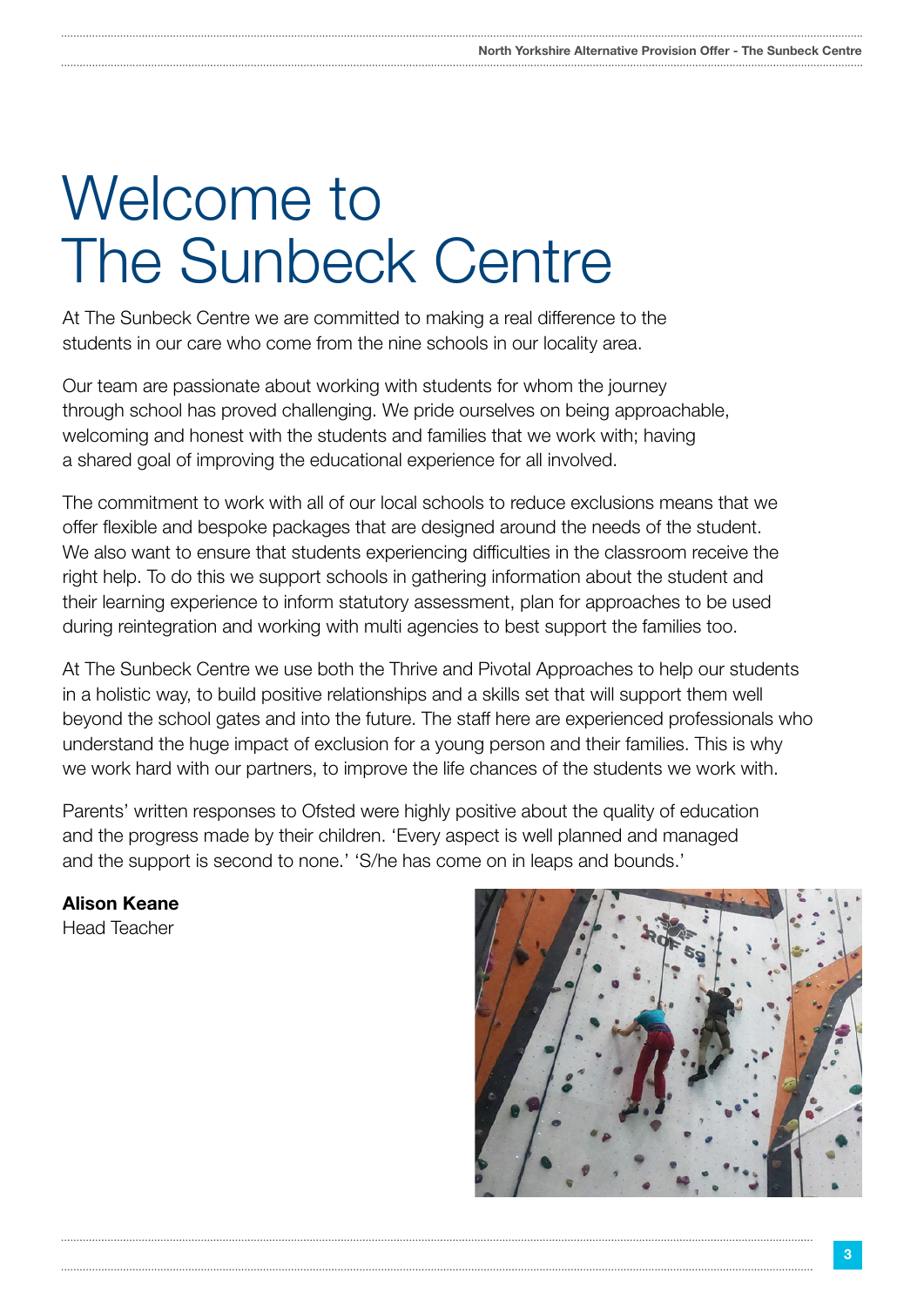#### **Admissions**

Students come into Alternative Provision for a number of reasons but they are all students who need:

- Smaller class sizes and higher teacher student ratios
- A more bespoke and potentially vocational curriculum pathway
- To continue their education whilst awaiting a place at a mainstream school due to exceptional circumstances

All students who attend The Sunbeck Centre require a referral supported by evidence that their mainstream school have explored all possible support for the pupil including referral to other agencies as detailed in the Ladder of Intervention. The schools that The Sunbeck Centre work in partnership with are: Bedale High School, Northallerton School and Sixth Form, Thirsk School and Sixth Form, The Wensleydale School, Stokesley School, Risedale Sports and Community College, Richmond School, St Francis Xavier and Outwood Easingwold School. Referrals are discussed by the Local area Inclusion panel.

All admissions are arranged through Local Area Inclusion Panels, which consist of Head teachers and senior colleagues from the local area, other educational professionals including Local Authority staff and the head teacher of the AP at The Sunbeck Centre. All admissions to NYAP require close dialogue and liaison between schools, parents and The Sunbeck Centre to ensure the best continuum of provision for the student concerned. A contract between the school and The Sunbeck Centre will be undertaken to ensure clarity from all parties to work together effectively.

#### Our Staff

All the staff at The Sunbeck Centre are committed to supporting students to engage with learning, make progress and achieve. We value every student as being unique and our values promote self-reflection, individual social and emotional development and the acquisition of new skills and knowledge. Staff are skilled not only in planning and delivering high quality learning programmes but also motivating students to engage with tasks and activities they are challenged with. Our staff always go the extra mile for the students in their care and develop positive relationships. We use the Thrive approach to develop emotional resilience. This support also extends to families and so positive joint working relationships that wrap around the young person are fostered to ensure better outcomes. Staff at The Sunbeck Centre have been trained in using the Pivotal Approach to establish a restorative behaviour culture – and this approach is shared by some of the schools we work closely with. This helps build closer links with our schools and helps to support students back into mainstream settings.

We have always worked closely and successfully with schools in our local area, and sometimes schools from other authorities, to achieve positive and engaging learning experiences for students. This is on either a short term or longer-term basis. Students attending The Sunbeck Centre are offered a broad curriculum including academic subjects, vocational qualifications, careers, work and enterprise opportunities. This is all delivered alongside work on their social and emotional development. Our aim is to help students to develop a sense of pride, respect and success during their time with us and in the future.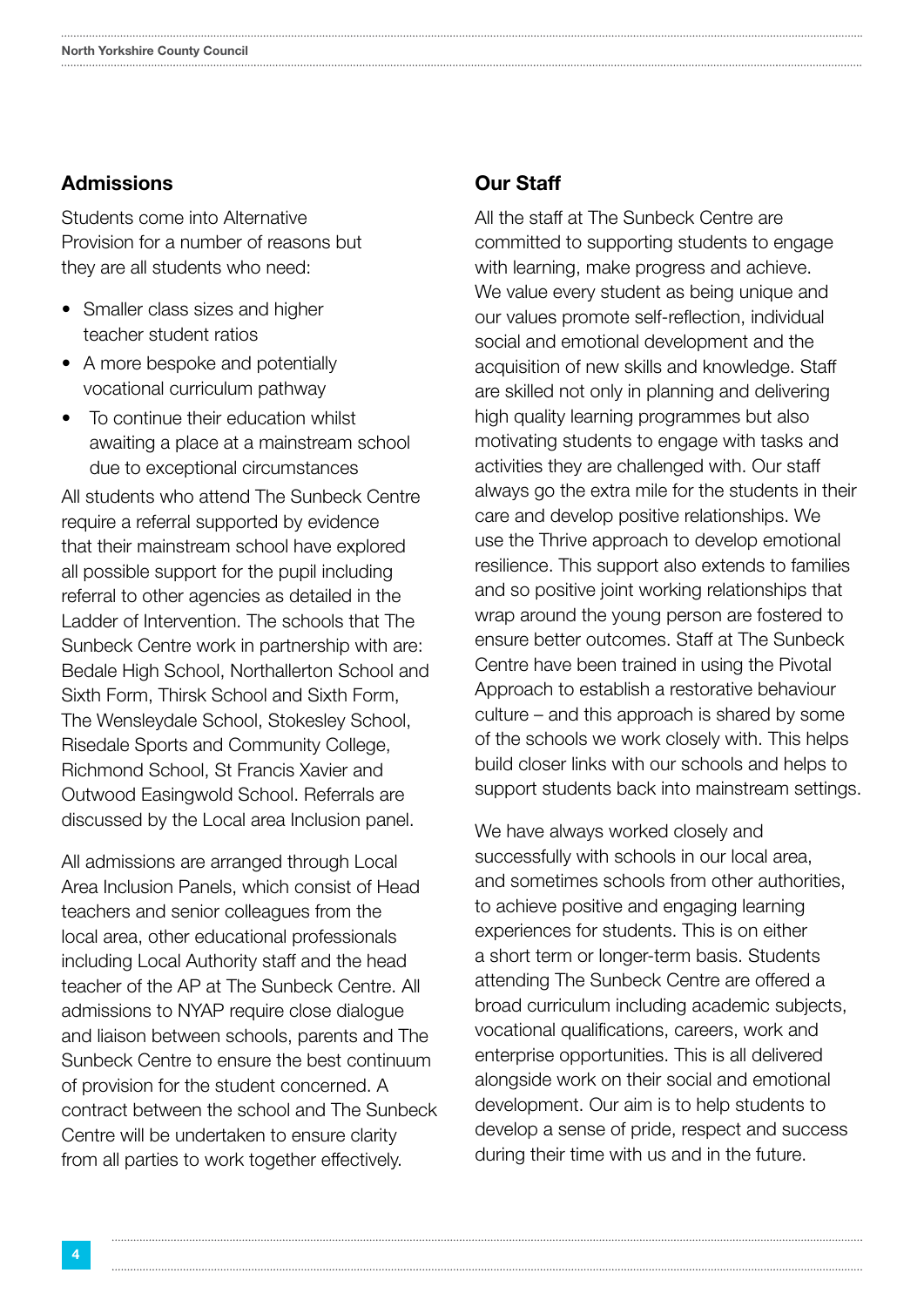## Pathways available:

There are a number of pathways offered which support students including;

Reintegration Placements: these are usually a short term placement between 8-12 weeks to provide

opportunity for specific assessments and interventions to take place before the students return to mainstream –These are usually for KS3 students and require the school to maintain contact with their student throughout the placement. This might be attending The Sunbeck Centre for three days per week and their mainstream school for two days per week staying on the mainstream roll.

Long term Placements: Some students will stay in the AP for an extended period of time and access a bespoke, full time curriculum there. However, these students are still on the roll of their mainstream school and so the curriculum for the student is jointly developed and delivered in some cases. Employability is a key aspect of any of these longer term placements with students being able to access work place experiences and develop key employability skills to take them forward to the next stage of their life post 16.

## Our personalised Curriculum

All our students are assessed upon entry to the AP using screening tools such as CAT4, and Thrive assessments. In addition they are assessed in English, Maths and Science lessons in order that they have access to a highly personalised education package which enables them to work towards a level of certification or qualification consistent with their needs and abilities. This is in addition to the information



provided by their mainstream school. Students who require specific, targeted interventions in areas such as in literacy, numeracy and emotional development have discrete 1:1 sessions to develop their skills.

## Pastoral Care

Effective pastoral care is essential to the way we work and our approach ensures each student has a team of tutors and is part of a small tutor group.

Tutors will:

- Engage with the Induction programme for new arrivals to North Yorkshire AP The Sunbeck Centre, with a view to establishing early positive relationships with students, for whom they will be a key worker.
- Work pro-actively with students to secure best outcomes, including:
- Tracking progress against key success indicators, including: Attendance • Punctuality • Behaviour • Well-Being • Achievement • Progress • Destinations.
- Maintain accurate, up-to-date records of student progress and other interaction/ interventions with students, parents/ carers and additional agencies.
- provide information to inform multiagency groups working with the family as appropriate.
- Meet regularly with students, individually, using time made available within the school day and communicate regularly with parents and carers about the successes and any issues that arise.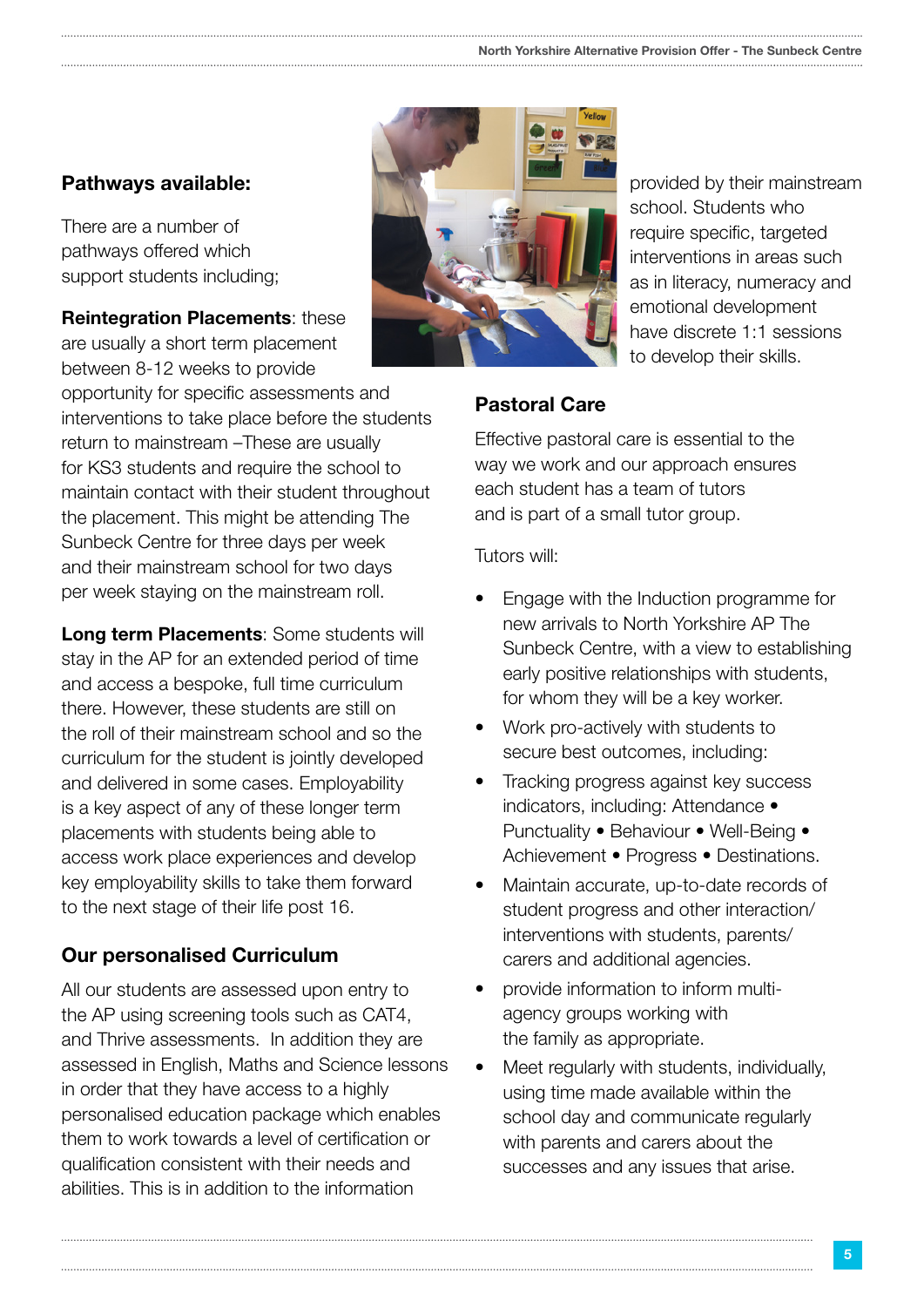#### Thrive Approach

At The Sunbeck Centre we are committed to the mental wellbeing of all involved within the school community. As such, we have Thrive group sessions for Key Stage 3 students designed to help educate students about their emotional regulation, the development of the adolescent brain and build positive attachments. Students may also have individual Thrive sessions with a licenced practitioner to work on particular areas of their development, to support the work designed to help the students return to a mainstream or specialist setting, as required. Thrive supports the Pivotal approach to managing behaviour by giving students better self-awareness in situations and strategies to repair and rebuild relationships with peers and staff.

#### Personal, Social, Health and Emotional Education (PSHE)

This area of the curriculum is very important to give the student a sense of place in the world. It should equip the student with skills that will enable them to interact with other people and understand the skills required to be a successful learner and member of a work place. It should also give them the confidence and knowledge to make the right decisions in difficult circumstances. Our PSHE curriculum follows statutory content as set out by the DFE.

#### **Employability**

Employability is particularly important for students in AP wishing to go straight into employment or take up apprenticeships post 16. This subject is growing in its importance and there are a number of different qualifications that can support this. However, employability is also about experiencing first-hand the work

place – its rules, conventions and expectations. This is not to be tokenistic but meaningful and a deep learning opportunity for young people to access and needs a cooperative approach with industries to be successful. Please see our case studies that highlight the success of work experience opportunities gained through The Sunbeck Centre.

All students have sessions with independent Careers Information and Guidance (CIAG) in The Sunbeck Centre which helps to develop post sixteen destination plans and advices on college and apprenticeship options.

The Sunbeck Centre has good connections with local employers who support vocational aspects of the curriculum as well as North Yorkshire Moors National Park (NYMNP) who offer opportunities for volunteering and development of interpersonal skills.

#### Community Venture

At The Sunbeck Centre we are passionate about helping our students to become ready for the world of work and to support this, we include employability skills in our Community Venture programme. This programme is offered to all KS4 students. The group complete community tasks, fund raising and support for local projects. Students are given a supported work experience to develop the skills they will need to access employment and to give them confidence in their next steps in education or training. Whilst engaged in these activities, students following the Duke of Edinburgh programme can add to their portfolio and also gain AQA Unit Awards.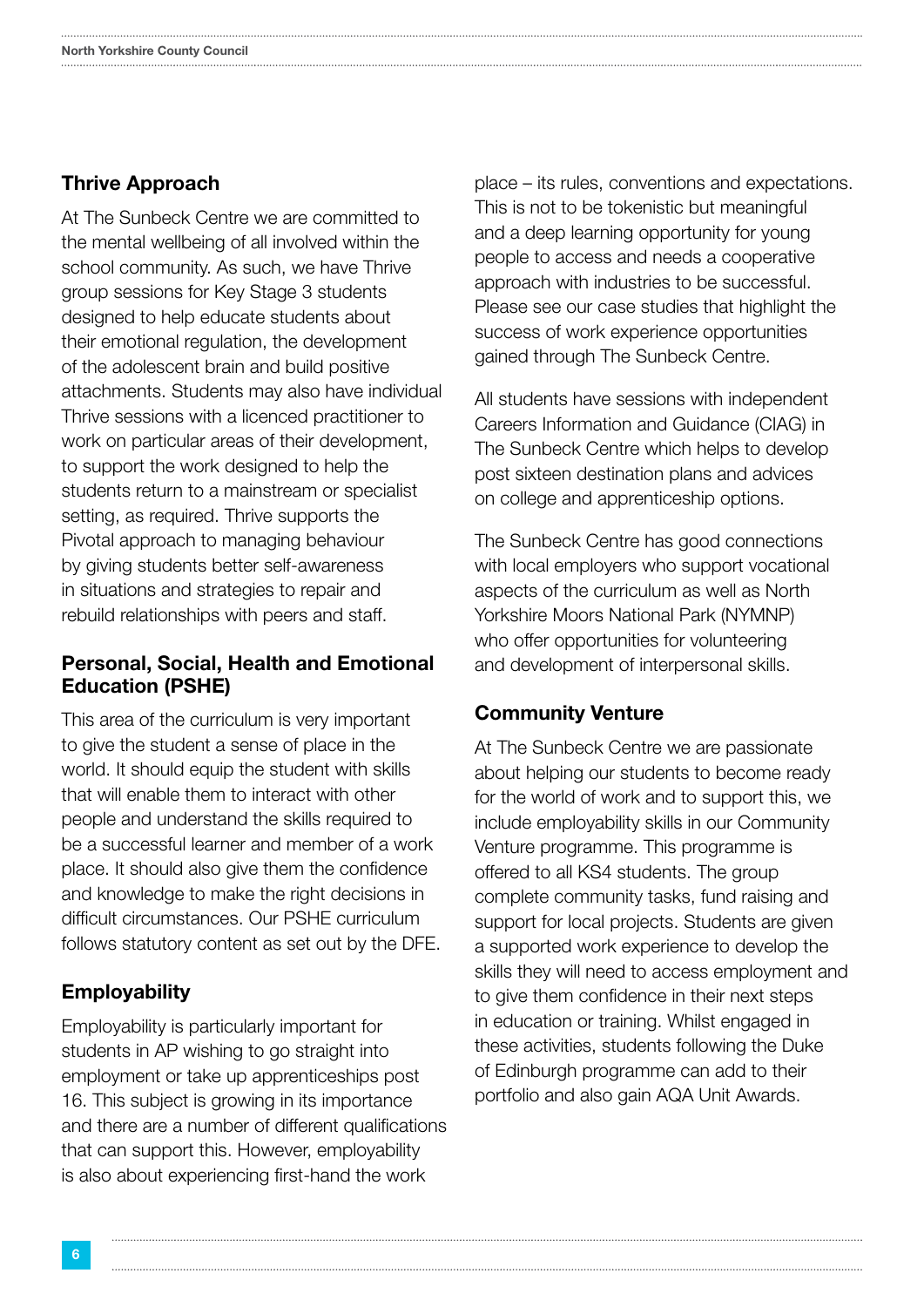#### Key Stage 3

Students in years 7, 8 and 9 follow a curriculum that mirrors a mainstream curriculum in terms of subjects but which also offers different approaches, smaller class sizes and has a focus on improving the ability of the student to return successfully to their mainstream school placement. We work closely with the referring school to establish the needs that are to be addressed during the placement and liaise closely with them throughout. In some cases, needs will be identified whilst students are at The Sunbeck Centre that require further investigation and assessment. The Sunbeck Centre will always work with the mainstream schools to inform the planning of the approach needed when the student returns to their setting, any requests for statutory assessment and additional support.

#### Typical KS3 Full time offer

| Subject                  | Number of sessions<br>per week of 45 mins |
|--------------------------|-------------------------------------------|
| <b>Maths</b>             | $\overline{4}$                            |
| English                  | $\overline{4}$                            |
| Science                  | $\overline{4}$                            |
| <b>Outdoor Education</b> | 4                                         |
| DT                       | $\overline{2}$                            |
| Art                      | $\mathbf{2}$                              |
| Catering                 | $\overline{2}$                            |
| <b>Humanities</b>        | 2                                         |
| PE                       | 2                                         |
| Drama                    | 1                                         |
| <b>Thrive</b>            | 1                                         |
| $\mathsf{I}$             | 1                                         |
| <b>PSHE</b>              | 1                                         |

#### Key stage 4 Pathway

All Key Stage 4 students have a personalised pathway that will always include English, Maths and Science as well as access to option enrichment programmes and employability programmes including work experience and vocational courses. For students on a re-integration pathway, the school and The Sunbeck Centre will work together in partnerships to create a bespoke package in the best interest of the student.

At The Sunbeck Centre, it is important we support our local mainstream schools by offering and supporting curriculum offers already in place where possible. Below is a summary of the curriculum subjects and exam boards on offer at The Sunbeck Centre.

### Subjects and Exam Boards

#### Core

| <b>Subject</b>          | <b>Exam Board</b>                  |
|-------------------------|------------------------------------|
| English Language GCSE   | <b>AQA</b>                         |
| English Literature GCSE | <b>AQA</b>                         |
| <b>Maths GCSE</b>       | <b>AQA</b>                         |
| Science GCSE            | <b>AQA Trilogy</b><br>(dual award) |
| Art GCSE                | A()A                               |

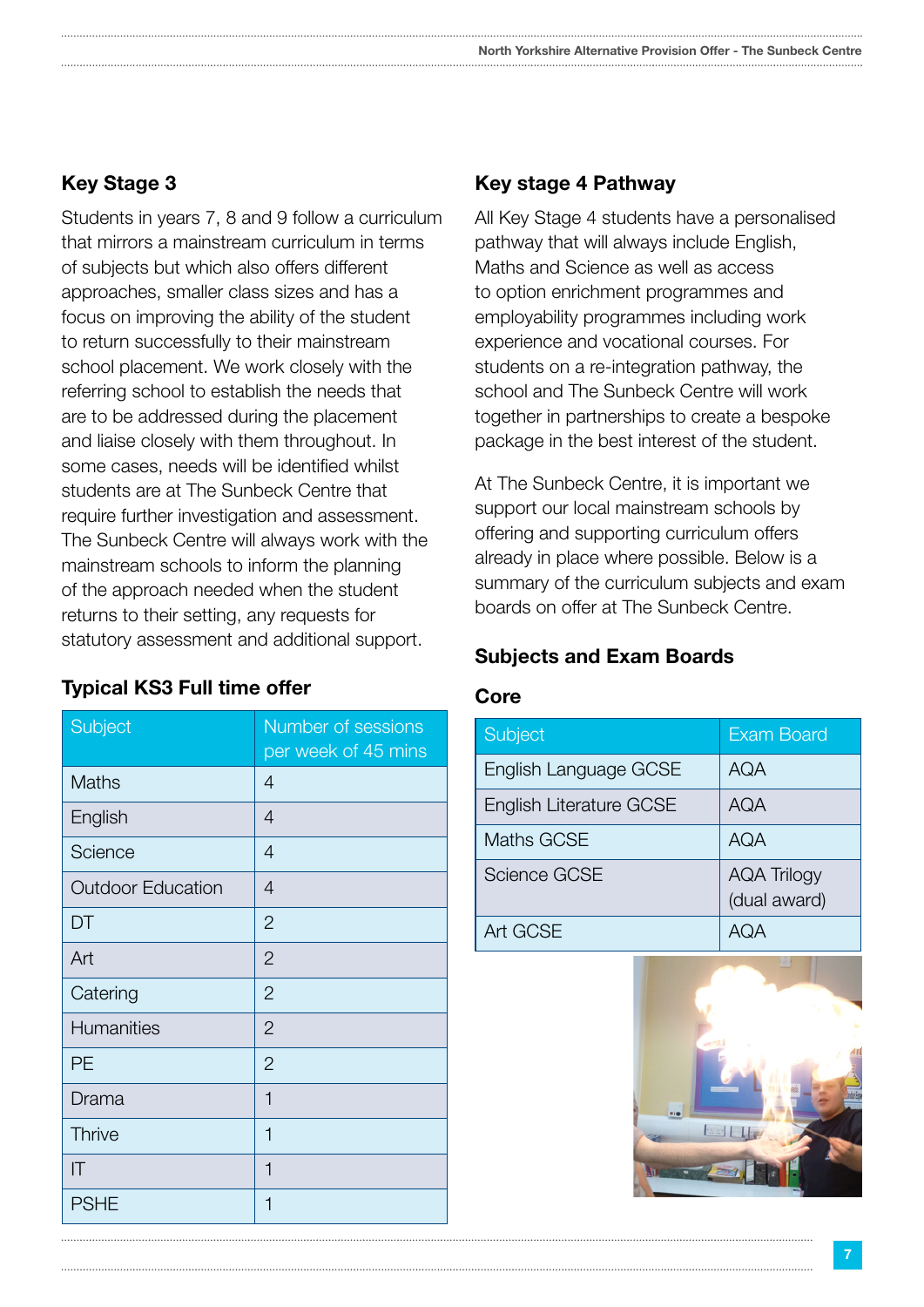#### The Sunbeck Centre qualifications

| Subject                                                                        | Exam Board - which<br>are regularly reviewed<br>to ensure relevance<br>and compliance |
|--------------------------------------------------------------------------------|---------------------------------------------------------------------------------------|
| <b>BTEC L1 Introduction</b><br>to Hospitality<br>and Catering                  | <b>Edexcel Pearson</b>                                                                |
| <b>Home Cooking Skills</b>                                                     | Edexcel Level 2<br>and Level 1                                                        |
| <b>ICT - Functional Skills</b>                                                 | Entry Level and Level<br>1 - Edexcel Pearson                                          |
| DT-BTEC<br>Construction                                                        | Level 1 - Edexcel<br>Pearson                                                          |
| <b>Functional Skills</b><br><b>English and Maths</b><br>Levels 1 and 2         | <b>Edexcel Pearson</b>                                                                |
| <b>Functional Skills</b><br>English, Maths<br>and Science -<br>Entry Level 1-3 | <b>Edexcel Pearson</b>                                                                |



#### Outdoor education qualifications

Students in Key Stage 3 are offered outdoor education including climbing, mountain biking, hiking, and orienteering. This forms part of their timetable and is designed to boost selfconfidence, leadership qualities, team work and empathy skills. Key Stage 4 students may also be offered outdoor education sessions, especially if they are looking at careers in the Armed Forces and other careers involving physical fitness. Depending on the programme designed for each individual, outdoor education can form part of other qualifications such as Duke of Edinburgh and GCSE PE in conjunction with the mainstream setting.

### Typical KS4 Full Time offer

| <b>Subject</b>                   | Number of<br>sessions per<br>week of 45 mins |
|----------------------------------|----------------------------------------------|
| <b>Maths</b>                     | 4                                            |
| English                          | 4                                            |
| Science                          | 4                                            |
| <b>ICT Functional Skills</b>     | 1                                            |
| Options: Art, DT, Catering       | 8                                            |
| <b>Community Venture</b>         | 4                                            |
| PE                               | $\overline{2}$                               |
| <b>Functional skills English</b> | 1                                            |
| <b>Functional skills Maths</b>   | 1                                            |
| <b>PSHE</b>                      | 1                                            |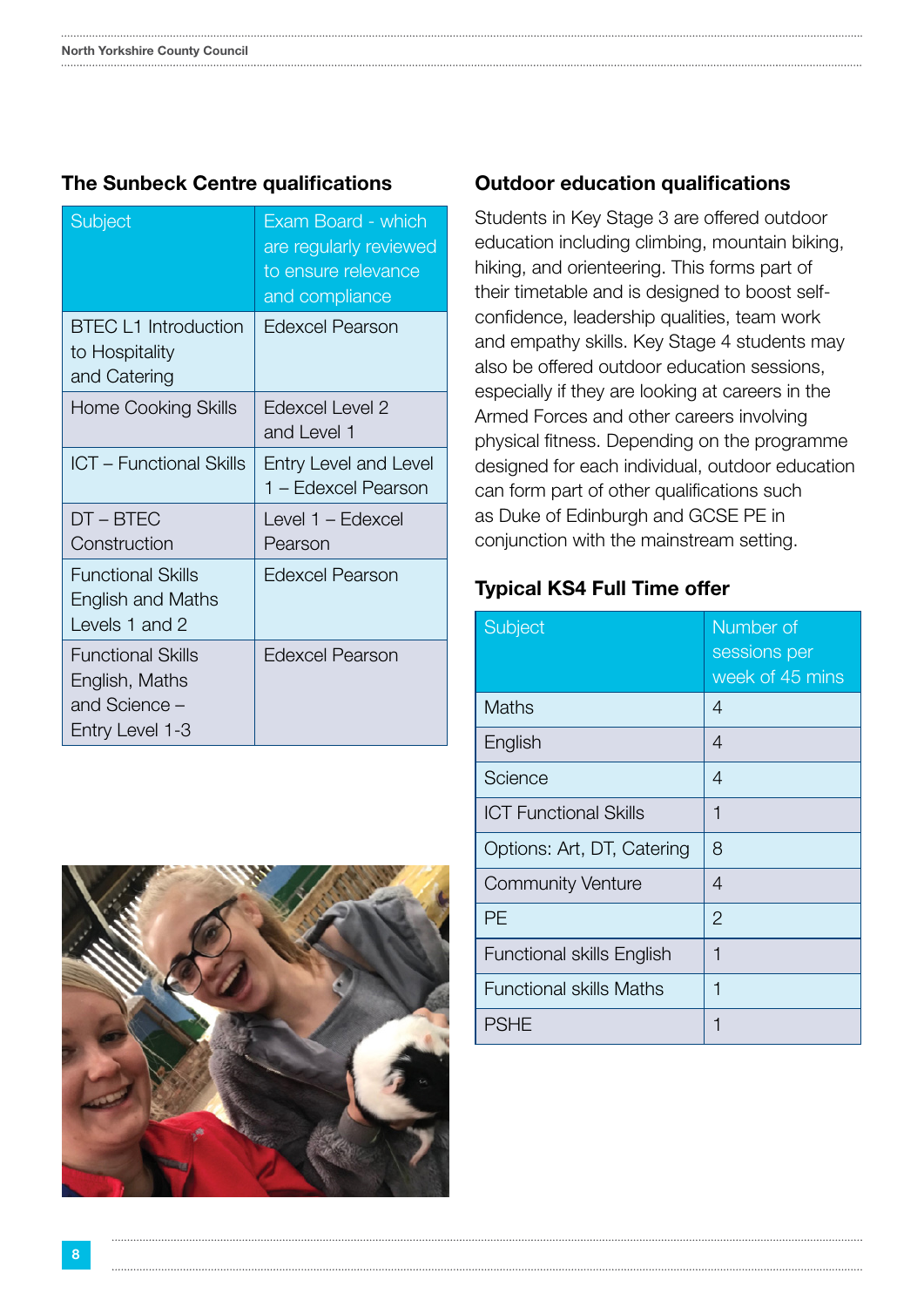

## Organisation of the school day

The Sunbeck Centre teach from 8.45am – 2.15pm every day of the week.

| <b>Session</b>              | Time    |
|-----------------------------|---------|
| <b>Tutor time/Breakfast</b> | 8.45am  |
| Lesson 1                    | 9.05am  |
| Lesson 2                    | 9.50am  |
| <b>Break</b>                | 10.35am |
| Lesson 3                    | 10.45am |
| Lesson 4                    | 11.30am |
| Lunch                       | 12.15pm |
| Lesson 5                    | 12.45pm |
| Lesson 6                    | 1.30pm  |
| End of school day           | 2.15pm  |

### How do we measure success?

Unlike a mainstream school, our main success indicators are not just examination and test results which we actively seek to support, but are also firmly anchored in what happens to a student after they leave us. We invest in activities designed to ensure students achieve the best possible qualifications and employability skills whilst with us.

At The Sunbeck Centre we see success for the students as:

- feeling safe and valued
- being able to form lasting positive adult relationships
- improved attendance
- feeling more confident in having appropriate communications
- having a successful reintegration to the mainstream school
- achieving the GCSE grades needed for post 16 progression
- developing resilience and motivation to succeed

One of our other measures of success is the degree of parental engagement and partnership working between home, us at The Sunbeck Centre and school. Each stage of a student's time at The Sunbeck Centre is monitored as part of an intervention and review process which includes the mainstream school. outside agencies, the young person and their family. Any review reflects the progress made and areas to continue to work on.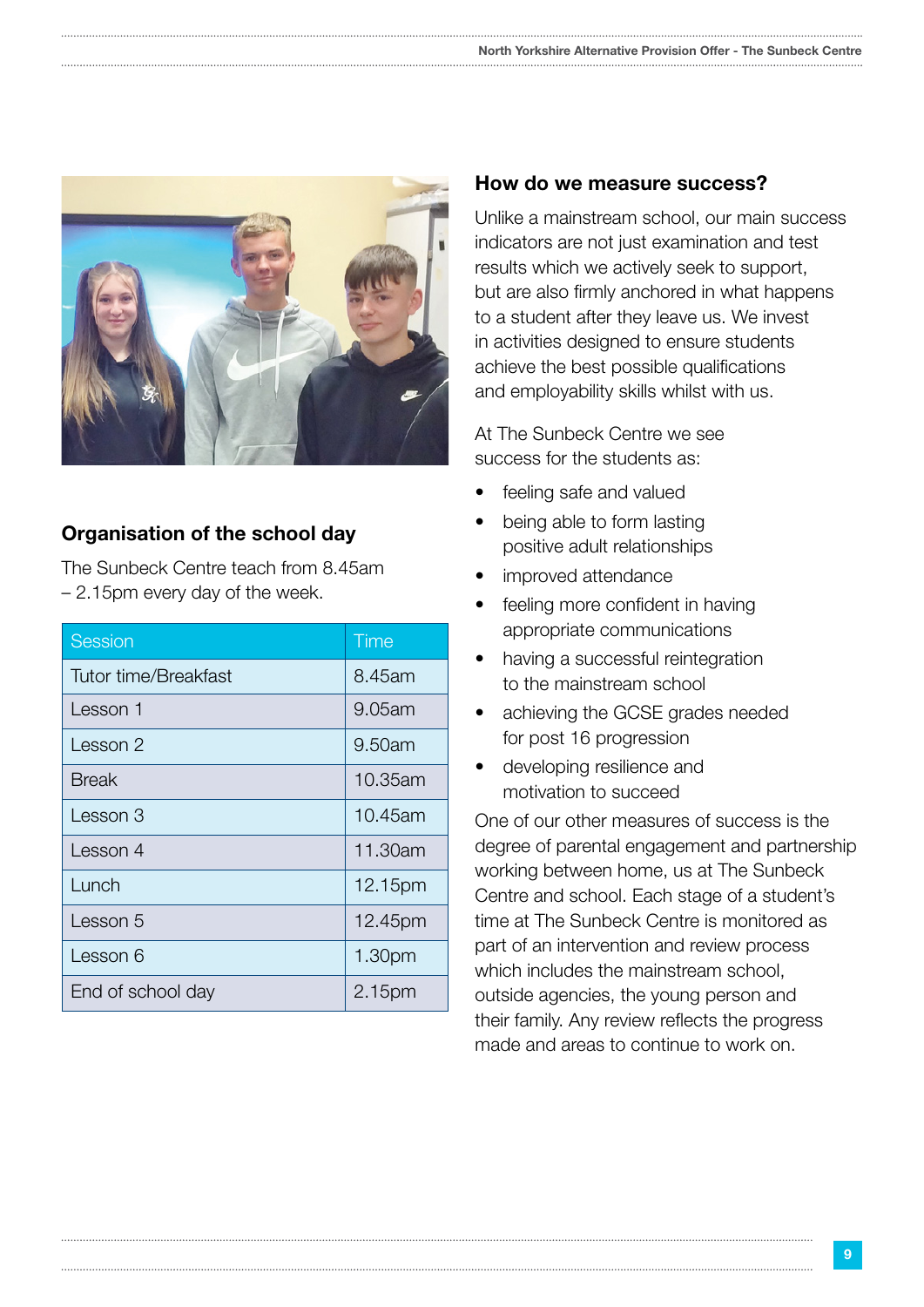# Case study: Dan



Dan joined the Hambleton and Richmondshire PRS in February 2018, following a permanent exclusion from his mainstream school. He had always thought of school as unexciting and was finding it difficult to engage with his classroom work in Y11. Dan would openly admit that he did not enjoy school and that it wasn't for him. Dan always had aspirations to work within construction and was never afraid of practical work. He found the build up to his GCSE exams particularly demanding and this caused his engagement in school to wane even further.

Eddie Fearnside approached the PRS in November 2018 to offer a student work placement within his joinery and construction firm. After an initial student match up did not work out, Dan approached staff and asked whether he could take up the placement, having already completed a successful placement with Broadacres. He began working with Eddie, one day per week, in January 2019.

Dan commenced working on a cottage renovation project with Eddie, gaining experience of building stud walls, plaster boarding, installing plug sockets – the list goes on! He also worked on larger scale projects such as installing underfloor heating in a Scout Hut.

Speaking about his work placement, Dan said, "It has been a really good experience. I have learned a lot more about the different trades in construction and what I like and don't like."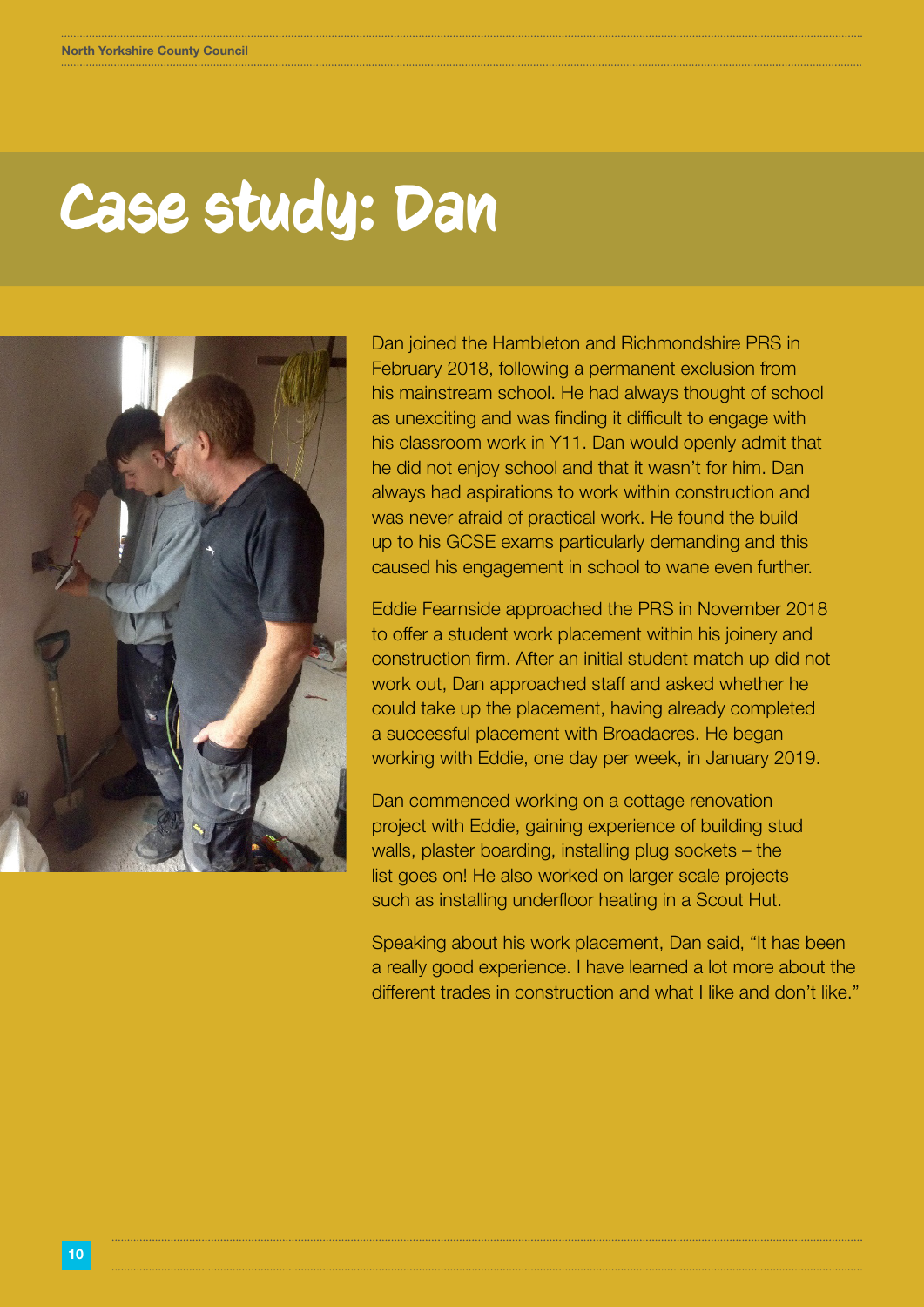Dan explained that his placement also helped him to decide that he wanted to specialise in joinery and carpentry, which he has just started studying at York College. He displays pride in the skills that he has learned with Eddie and continues to work for the company in his spare time.

Eddie described the experience as 'mutually beneficial' and observed that Dan was a very good fit for his business from the start. He explained that, although taking on a student meant that he had to take some extra time to plan for, teach and observe Dan on site, it was worthwhile to see a young person learn and progress. The investment has been rewarding for both Eddie and Dan. As Dan's skills and confidence have grown, he has become a real asset to the business.



"It has been a really

good experience.

I have learned a lot

more about the

different trades in

construction and what

I like and don't like."